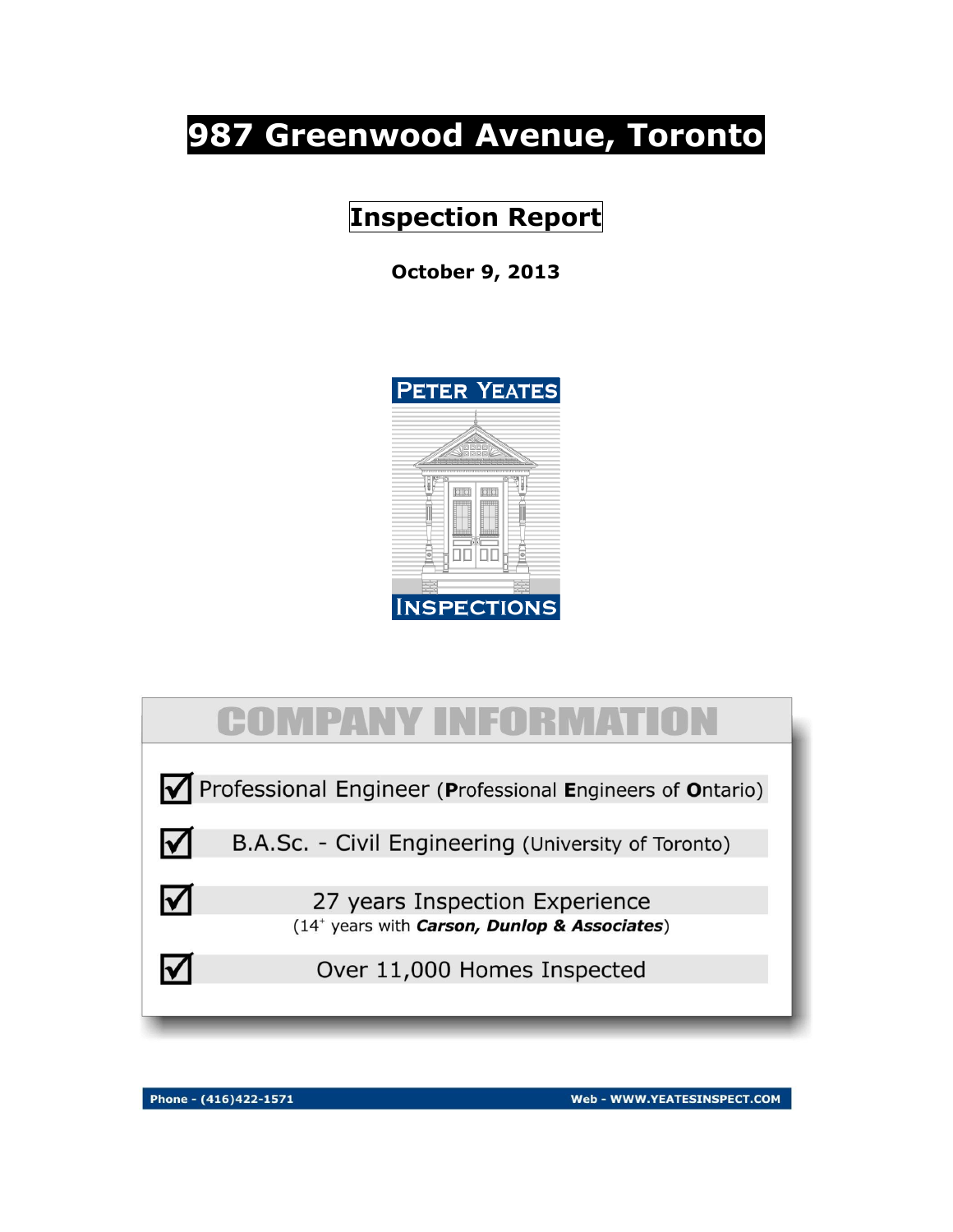



# **987 Greenwood Avenue, Toronto**

# **Inspection Report**

# **Overall Condition:**

This is a solidly built older home that has been significantly renovated and had many mechanical improvements. It is in much better than average condition compared to similar homes.

 $(416)$   $422 - 1571$ WWW.YEATESINSPECT.COM

156 FIRST AVENUE<br>TORONTO, ON<br>M4M 1X1

# **Roofing, Flashings and Chimneys:**

The sloped roof is surfaced with asphalt shingles. The shingles are roughly mid-life and were found to be in good condition.

The masonry chimney has been rebuilt above roof level and is in good condition.

#### **Inspection Methods and Limitations:**

-Roof inspected with binoculars. Due to the height of the roof and neighbouring buildings and trees, not all of the roof area was visible.

#### **Exterior:**

The exterior brickwork is in good overall condition. The aluminum eavestroughing and downspouts are also in good repair.

The rear deck is an older structure that was partially dismantled at the time of the inspection. The stairs have no handrail and the deck, itself, has no railing. A significant amount of rot was noted in the structure. We recommend that the deck be rebuilt - typically \$25 - \$50 per sq.ft.

The garage interior was not accessed, but from the outside, it appears to be a typical wood frame structure for the area. The wood frame walls are typically at grade level and, therefore, are more prone to rotting. Nevertheless, it will likely prove to be serviceable.

#### **Minor Deficiencies:**

-The front porch railing is short by modern standards. While the Building Code is not retroactive, some insurance companies may take issue. Also, the stairs leading up to the front porch should have a handrail.

-The front brick wall cracks are considered to be typical and don't signify a structural problem.

#### **Inspection Methods and Limitations:**

-Exterior inspection from ground level.

# **Structure:**

The concrete block foundations support solid masonry exterior walls. The house is felt to be in good structural condition for its age. The mudroom foundations are not ideal and it is not known if they extend below the frost line. In the long term, removal of the mudroom would be the best option.

#### **Minor Deficiencies:**

-A damaged joist in the basement bathroom area needs to be reinforced by sistering another joist alongside.

#### **Inspection Methods and Limitations:**

-The attic was inspected from the access hatch. -Walls were spotchecked only.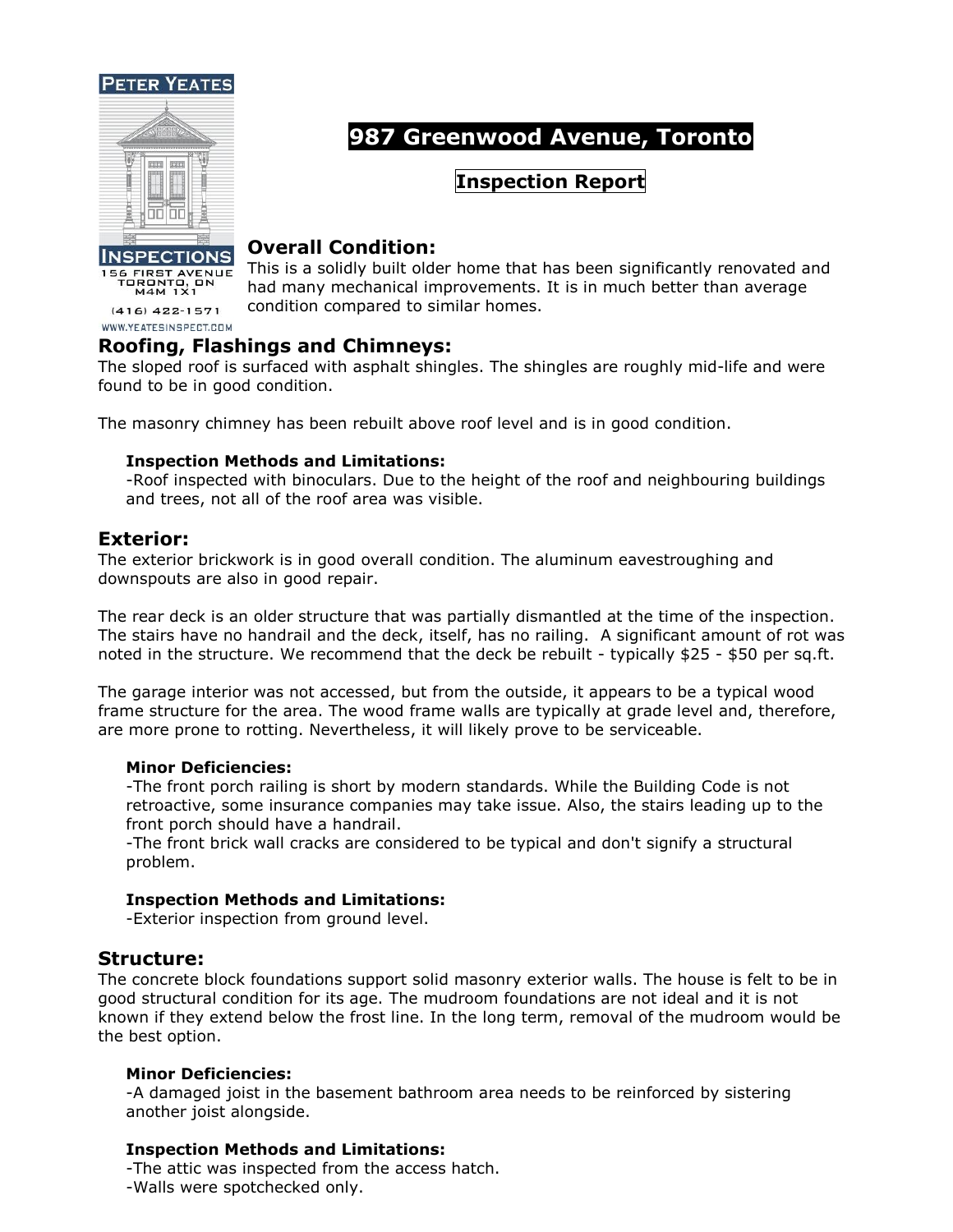# **Electrical:**

The house has a 100-amp electrical service with a circuit breaker panel. This is a typical and appropriate service size.

The visible wiring is updated grounded copper. The original wiring appears to have been entirely replaced or deactivated – although its absence cannot be guaranteed, no *active* knob-and-tube wiring was visible or found during spotchecks of various outlet and switch boxes. All outlets and lights tested were found to be operable.

#### **Minor Deficiencies:**

-The basement stairs should be illuminated by a light fixture.

-There are some abandoned sections of wiring that need to be properly terminated and secured. This includes exterior light wiring by the front door, wiring under the kitchen cabinets and wiring in the basement bathroom and mudroom.

-One set of electrical connections in the mudroom needs a proper metal junction box.

#### **Inspection Methods and Limitations:**

-Concealed electrical components cannot be inspected.

-Main disconnect switch not opened or operated.

#### **Heating:**

The house is heated by a 66,000 BTU/hr high-efficiency forced air gas furnace that was manufactured in 2009. Typical life expectancy is 15 to 20 years. The furnace was found to be operational at the time of the inspection. Some ductwork dampers were noted to be closed. Open them as necessary to optimize/balance the air flow.

#### **Minor Deficiencies:**

-It is suspected that there is no drain trap where the furnace condensate lines discharge into the basement floor (as this was likely not a floor drain, but a waste discharge location for the laundry tub). As such, the area around the condensate tubes should be sealed (perhaps with aerosol foam) in order to prevent sewer gases from escaping.

#### **Inspection Methods and Limitations:**

-The heat exchangers are not visible.

-Safety devices not tested.

-Although we have no reason to suspect that one is present, it should be noted that checking the premises for buried oil tanks is not included in the inspection or the Standards of Practice.

# **Air Conditioning:**

Air conditioning is provided by a 24,000 BTU/hr central A/C system that was manufactured in 2009. Typical life expectancy is usually about 15 years, statistically. The unit could not be tested due to cold outside temperatures at the time of the inspection.

# **Insulation:**

The attic is insulated with cellulose insulation to a level of about R-32. While below the amount specified by the recently upgraded standards (R-50), this is still a good amount of insulation and is probably not cost-effective to improve. There were obviously some issues with squirrels getting into the attic - as evidenced by the extent of wire mesh installed around the attic perimeter. It would appear that 1 or 2 squirrels got trapped in the attic and their remains should be removed.

When the house was built, the walls were not insulated, but in the course of renovating the house, the owners had the walls furred out and insulated with fibreglass. This is unusual for an older home due to the time, effort and money involved, but it greatly improves the energy efficiency of the home. It would appear that the insulation value is at least R-12 (typical for a retrofit).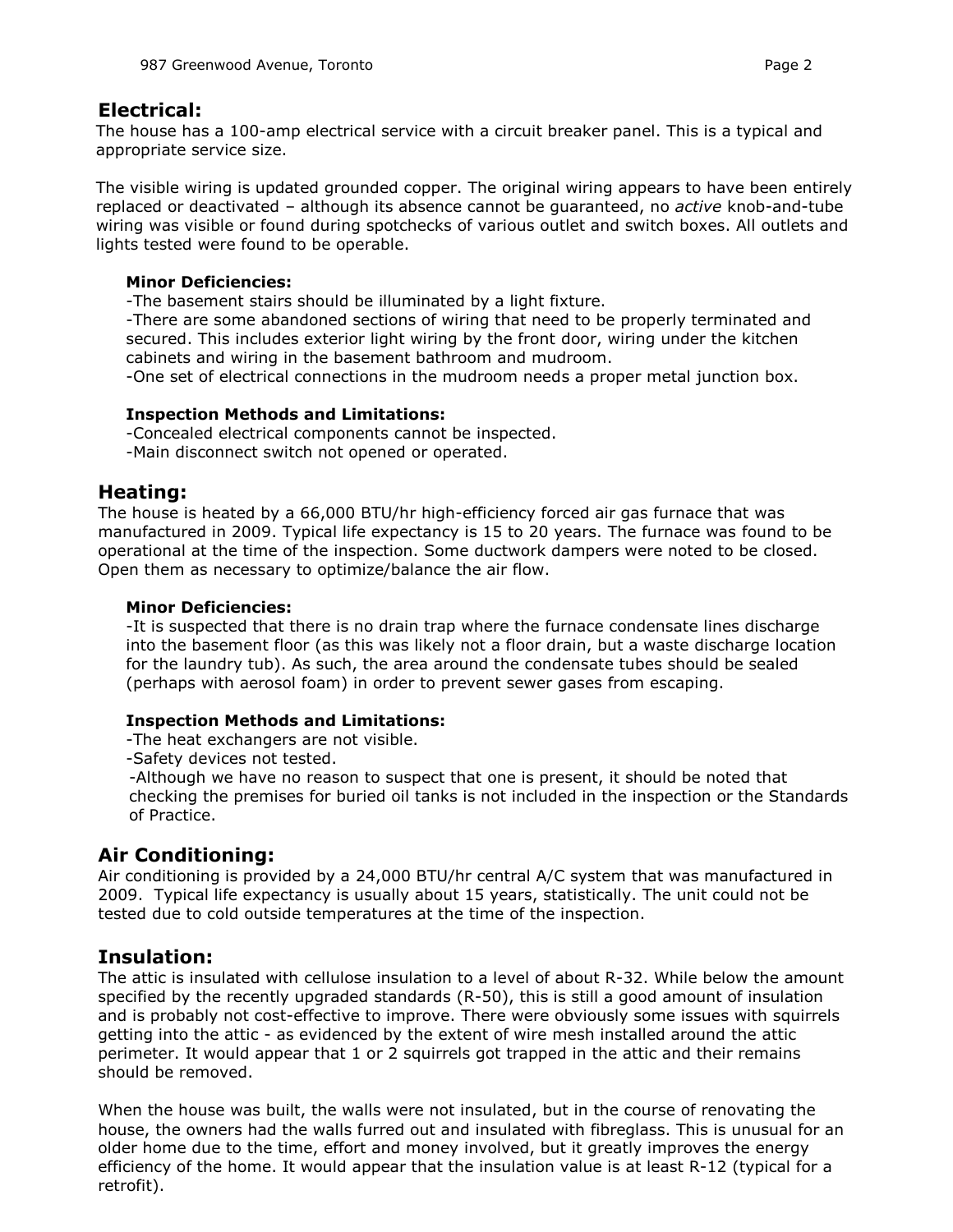#### **Minor Deficiencies:**

-The bathroom exhaust fan duct in the attic should be insulated to prevent condensation from forming inside and running back into the bathroom.

#### **Inspection Methods and Limitations:**

- -The attic was inspected from the access hatch.
- -Continuity of air/vapour barrier not verified.
- -Checking for asbestos is not included in the inspection or the Standards of Practice.

# **Plumbing:**

The incoming City supply pipe is  $\frac{1}{2}$ " copper where visible. Water pressure tends to drop noticeably with more than one fixture operating simultaneously. This is not uncommon for older neighbourhoods and is probably not cost effective to improve. Supply piping within the house is also copper.

The visible waste plumbing is primarily ABS plastic.

The gas-fired tankless water heater is rated at 175,000 Btu/hr and is reportedly 3 years old. It was found to be functional at the time of the inspection. As is typical, it takes some time for the water heater to heat the initial amount of hot water, but after that, there is an endless supply of hot water.

The basement bathroom is in poor condition and should be totally renovated.

#### **Inspection Methods and Limitations:**

-Concealed plumbing not inspected.

- -Tub/sink overflows not tested.
- -Isolating/relief valves and main shut-off valve not tested.

# **Interior:**

-Interior finishes are considered to be in very good condition. The walls and ceilings were redrywalled in the process of rewiring and re-insulating the walls and the floors have been redone. Flaking paint in the  $2<sup>nd</sup>$  floor bathroom skylight area is likely just due to excess humidity.

-The vast majority of windows have been replaced and are in good condition. The small living room leaded windows would ideally have storm windows provided.

-The open side of the basement stairs should have a railing/guard. The basement stair risers are taller than permitted by Code, but would not be worth changing.

-For an older home, the basement seemed quite dry. Some foundation wall efflorescence and peeling paint was visible. A certain amount of dampness is very typical in older homes. The house was built long before the invention of modern waterproofing and perimeter drainage systems, so it is very important to prevent surface water accumulations near the house by keeping eavestroughs and downspouts well maintained and by promoting good drainage next to the foundations with proper grading. Minor leakage is much less of an issue with an unfinished basement, but if the basement is ever renovated/lowered, we recommend installing a watertight, drainage membrane such as **Delta MS** on the interior foundations prior to framing, insulating and drywalling. This would typically lead to perimeter drainage tiles at floor level and then into a sump pump or floor drain. In the meantime, it is a good idea to use a basement dehumidifier in the summer months.

#### **Inspection Methods and Limitations:**

-No comment made on cosmetic aspects of interior finishes.

-CO/smoke detectors and appliances not inspected. But we did notice that the basement dryer duct is broken and needs repair.

-Drainage tile not visible.